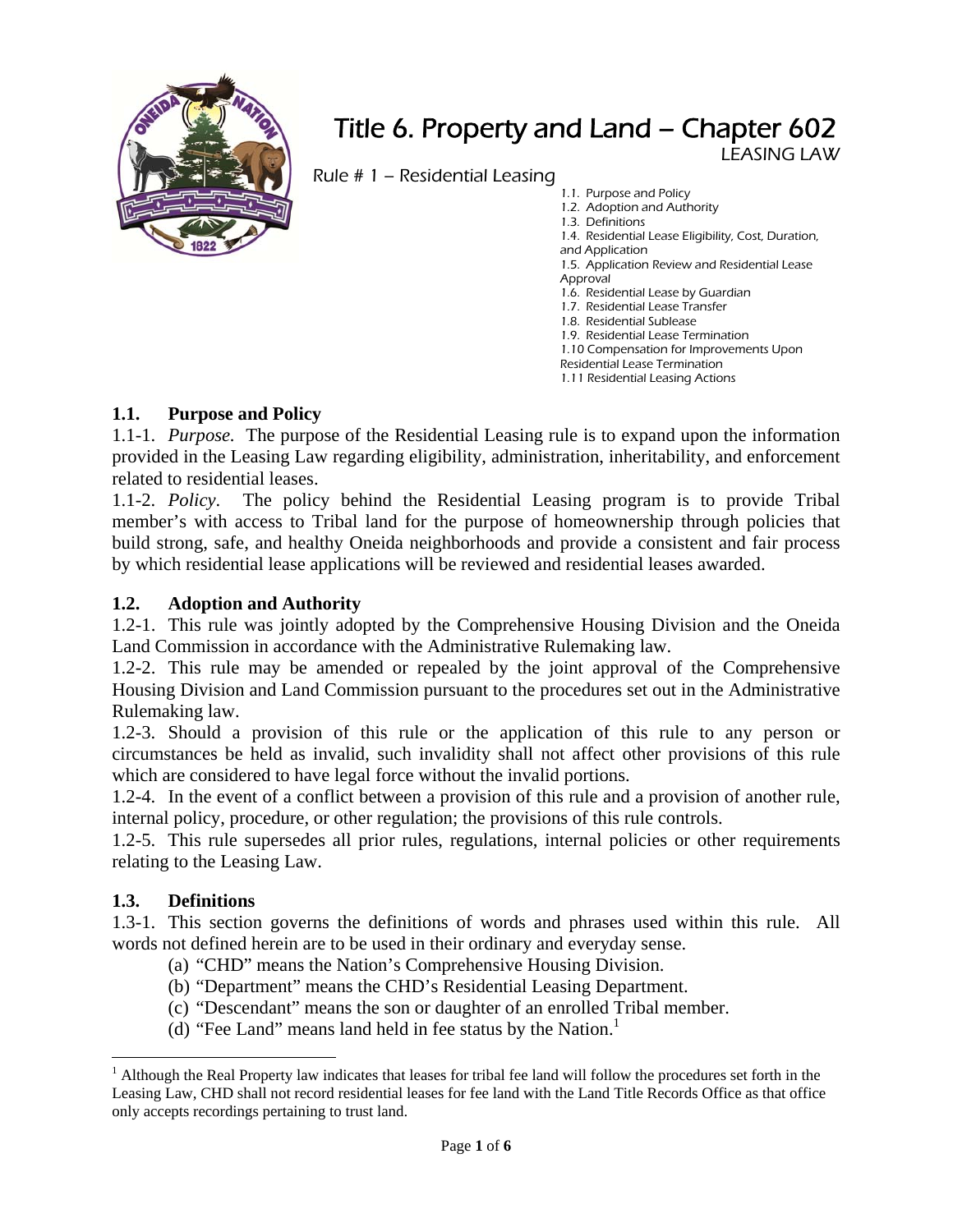(e) "Guardian" means a person who has been appointed by a court of competent jurisdiction to be legally responsible for someone who is unable to manage their own affairs, particularly for minors and/or persons declared legally incompetent.

(f) "Improvement" means buildings, other structures, and associated infrastructure attached to land.

(g) "Lessee" means the party to an executed and effective residential lease.

(h) "Nation" means the Oneida Nation.

(h) "Premises" means the real property subject to a residential lease.

 (i) "Residential Lease" means the legal document issued by the Nation pursuant to the Leasing Law and this rule which establishes a lessee's right to occupy Tribal land for residential purposes.

(j)"Tribal land" means fee land and/or trust land.

(k) "Tribal Member" means an individual who is an enrolled member of the Nation.

(l) "Trust land" means the surface estate of land or any interest therein held by the United States in trust for the Nation; land held by the Nation subject to federal restrictions against alienation or encumbrance; land reserved for federal purposes; and/or land held by the United States in trust for the Nation under Section 17 of the Indian Reorganization Act, 25 U.S.C §477, et. seq.

(m) "Ward" means a person under the care and control of a guardian appointed by a court of competent jurisdiction, usually due the person's status as a minor or a declaration of legal incompetence.

#### **1.4. Residential Lease Eligibility, Cost, Duration, and Application**

1.4-1. *Eligibility*. In order for an applicant to be eligible to enter a residential lease, the applicant must satisfy all of the following:

(a) Be a Tribal member. Non-Tribal members may be a party to a residential lease under the following circumstances:

(1) The non-tribal member is married to a Tribal member party to the residential lease;

(2) The non-tribal member spouse is awarded the residential lease through a legal separation or divorce judgment;

(3) The Oneida Land Commission has approved the CHD to enter a residential lease with a non-Tribal member party;

(4) The non-Tribal member is a descendant that inherited the residential leasehold interest; or

(5) as otherwise specified in this rule.

(b) Have a maximum of two (2) residential leases provided that a second residential lease is only permitted in circumstances where any required residential subleasing meets the requirements provided in this rule.

(c) Either:

(1) Be in good standing with any mortgage/encumbrance upon the improvements which would be subject to the residential lease; or

(2) Demonstrate financial ability to secure improvements upon the premises.

1.4-2. *Residential Lease Cost and Duration.* Unless approved otherwise by the Oneida Land Commission, the initial residential lease term shall be for a period of fifty (50) years with one (1) twenty-five (25) year extension available for a maximum term of seventy-five (75) years.

(a) Tribal members and non-Tribal members who qualify under sections  $1.4-1(a)(1)$ ,  $(2)$ ,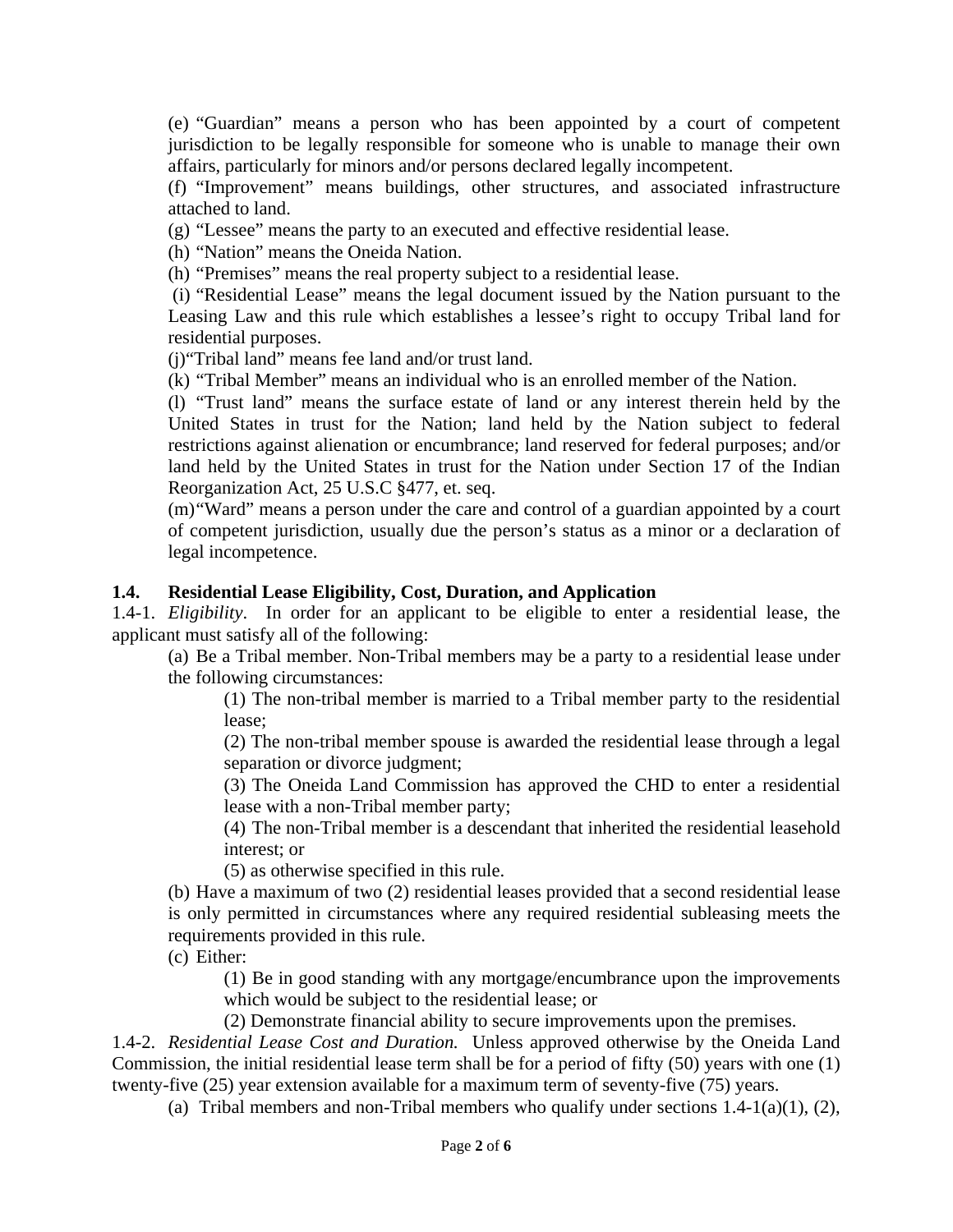(4), or (5) of this rule shall pay a non-refundable residential lease cost prior to execution of the lease of three dollars (\$3.00) per year plus an administrative fee of twenty-five dollars (\$25.00).

(b) Where the lessee is a non-Tribal member that enters into a residential lease pursuant to section  $1.4\n-1(a)(3)$  of this rule, the cost of the residential lease is as follows:

(1) *Fair Market Value*. Non-Tribal members shall pay a one-time twenty-five dollar (\$25.00) administrative fee plus an annual rate which is the lessor of one thousand five hundred dollars (\$1,500.00) and fair market value of the premises. Payment for residential lease costs may be paid up front or broken down into monthly or quarterly payments.

(A) For the purposes of this section, fair market value is determined by dividing the current appraised value of the premises (excluding any improvements) by fifty (50), which represents the standard residential lease term of fifty (50) years.

(B) Once the annual fair market value is set, it shall be locked in for the term of the residential lease.

(C) Where an updated appraisal is required to calculate the current fair market value, lessee shall pay CHD's cost of appraisal, provided that CHD shall select the appraisal provider.

1.4-3. *Application.* In order to apply for a residential lease, applicants shall submit to the Department a residential lease application, which CHD shall make available in hard copy format at CHD and on its website. When submitting the application, applicants shall submit a copy of their Tribal or state identification card as applicable and, if married, a certified copy of the marriage certificate.

### **1.5. Application Review and Residential Lease Approval**

1.5-1. *Application Review.* Upon receipt of a residential lease application, the Department shall: (a) Initiate the National Environmental Protection Act (NEPA) and cultural reviews required by the Leasing Law with the Environment, Health, Safety and Land Division and the Cultural Heritage Department respectively;

(b) Pull the legal description for the proposed residential lease premises from the title report, if available, and if not, from the warranty deed, including any potential amendments thereto, with the assistance of the Environment, Health, Safety and Land Division as may be needed;

(c) Pull the legal description for the proposed residential lease premises from the survey map;

(d) Confirm the proposed residential lease premises' legal description in the title report/warranty deed and the legal description in the survey match one another. In the event the legal descriptions do not match, the Department shall use the legal description from the most recent document;

(e) Confirm that the minimum terms and conditions required by the Leasing Law are included in the proposed residential lease; and

(f) If any exceptions have been granted by the Oneida Land Commission, confirm such exceptions with a copy of the Oneida Land Commission minutes.

1.5-2. *Residential Lease Approval.* The CHD shall create a checklist for residential lease review. Upon the Department's completion of the checklist, the Department shall forward the residential lease application, residential lease, and associated review documents to the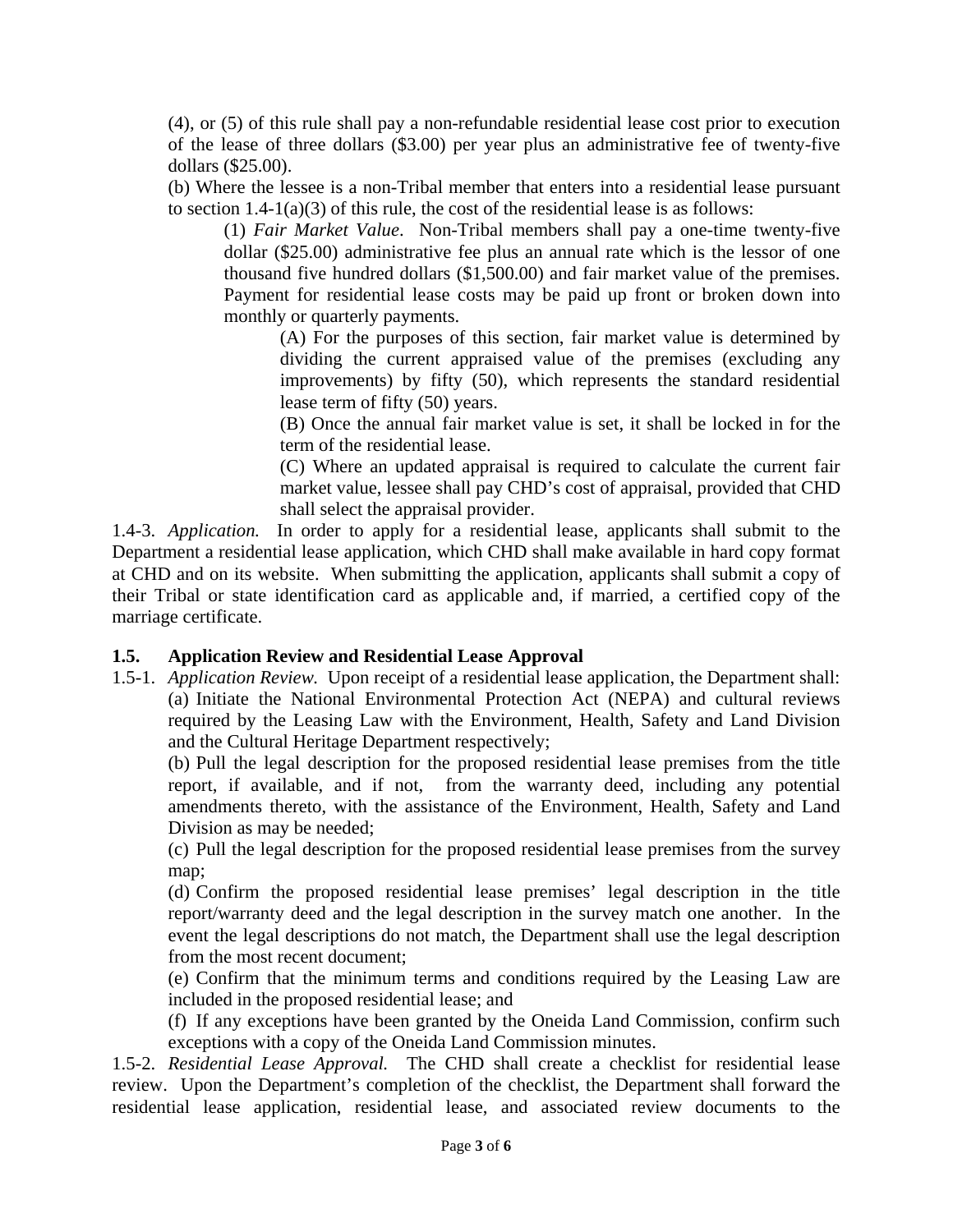Department's Area Manager for review and approval.

(a) Should the Area Manager approve the satisfaction of the checklist and the residential lease, the Area Manager shall forward the residential lease application, residential lease, and associated review documents to the CHD Director for signature of the residential lease on behalf of the Nation.

(b) Upon signature on behalf of the Nation, the Department shall schedule a meeting with the lessee to review the residential lease terms and to facilitate signature of the lessee, provided that the residential lease may not be signed until the cost of the residential lease has been paid with receipt documented in the residential lease file.

(c) The CHD shall provide the Oneida Land Commission with a quarterly report listing approved residential leases.

#### **1.6. Residential Lease by Guardian**

1.6-1. CHD shall permit a guardian to enter a residential lease on behalf of a ward who has either not yet reached the age of majority or who has been deemed incompetent provided that:

(a) The ward must meet the eligibility requirements contained in section 1.4-1 of this rule;

(b) The guardian must provide the Department with a copy of the order appointing them as guardian issued by a court of competent jurisdiction;

(c) The residential lease must require the guardian to provide any updates regarding the scope and status of the guardianship; and

(d) The residential lease must either stay in the name of the ward or transfer to the ward in the event the guardianship is terminated.

### **1.7. Residential Lease Transfer**

1.7-1. *Residential Lease Transfer Outside of Death*. Transfer of a residential lease outside of death may only occur either if all parties involved in the transfer approve of said transfer in writing or if an order from a court of competent jurisdiction requires transfer of the residential lease to an eligible party as defined by this rule.

(a) *Mortgaged Premises.* If the premises is mortgaged, all mortgage parties on the residential lease must remain on the residential lease. Mortgage parties may be removed from the residential lease only if action is taken to remove a party or the parties from the mortgage.

(b) *Residential Lease Transfer Process.* In order to initiate a residential lease transfer, the requesting party must submit a transfer application, which CHD shall make available in-person at CHD and electronically on its website, and pay the twenty-five dollar (\$25.00) transfer fee.

1.7-2. *Residential Lease Transfer Upon Death of Lessee.* Where the lessee dies before the end of the residential lease, the residential lease may be transferred either in reliance on an executed residential lease successor designation form or upon an order from either the Nation's probate hearing body or court of competent jurisdiction assigning the leasehold interest to an eligible heir.

(a) *Eligible Successors.* Unless approved otherwise by the Oneida Land Commission, when assigning a leasehold interest, whether through a successor designation form or a will/probate, in order to be eligible, the successor must meet the requirements of section 1.4-1 of this rule. If the successor has not yet reached the age of majority at the time the lessee becomes deceased, the successor will be required to enter a residential lease by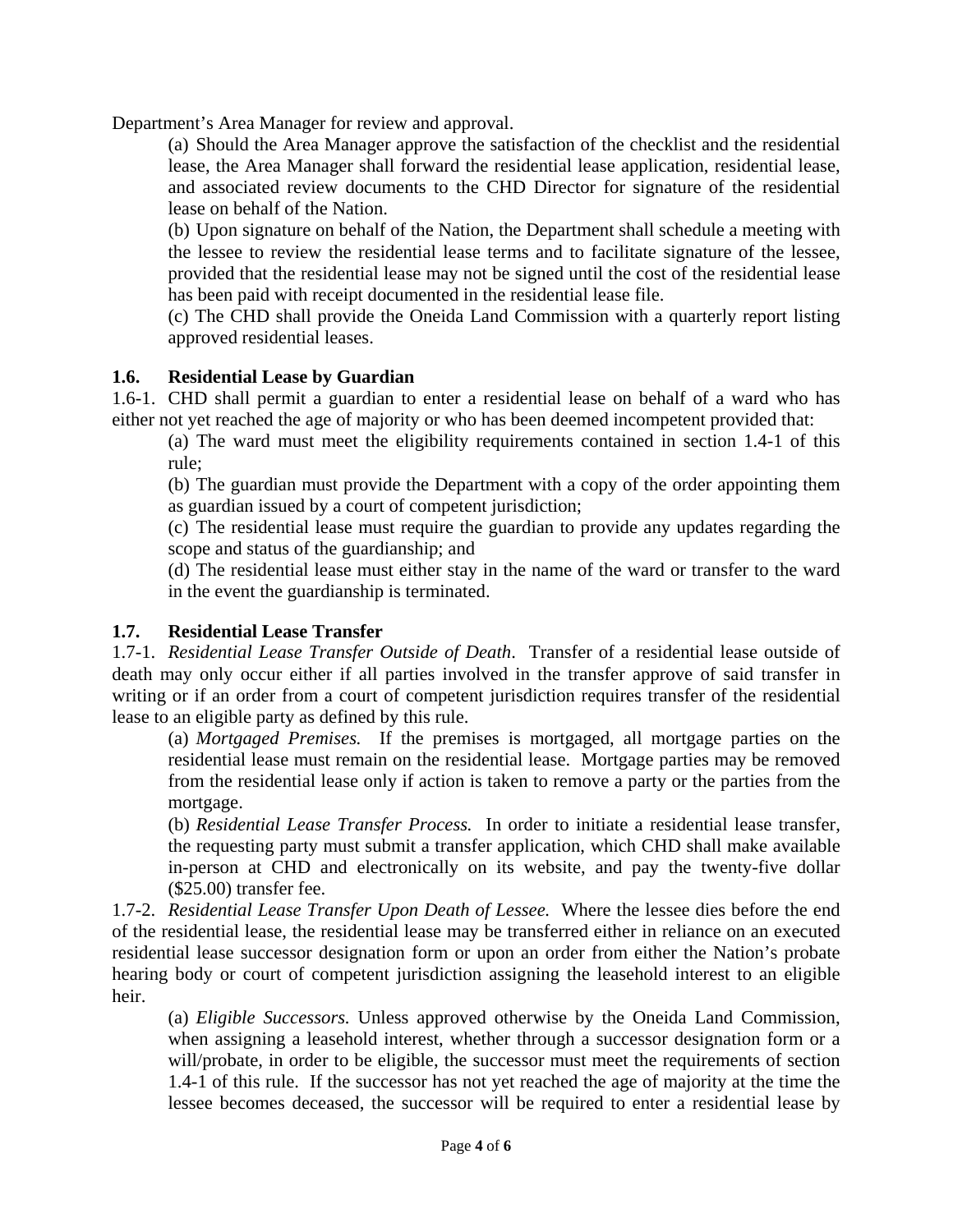guardian until he/she reaches eighteen (18) years of age.

(1) *Successor Designation Form.* CHD shall make successor designation forms available in-person at CHD and electronically on its website. Executing a successor designation form demonstrates intent of the lessee to remove the residential leasehold interest from the estate's probate assets in order to shorten and simplify the transfer process to an eligible successor upon the death of a lessee. Successor designation forms are only available to lessees where the premises is not subject to a mortgage. If a mortgage is entered after executing a successor designation form and the mortgage is not satisfied at the time the lessee dies, the successor designation from shall be invalid.

(A) The successor designation form shall provide an opportunity for the lessee to name up to a maximum of a three (3) successors.

(B) Upon death of a lessee with a successor designation form on file, the Department shall contact the named successors in the order designated by the lessee and shall inform them of their option to accept the leasehold interest, either for the purpose of personal occupancy or for sale of the residence.

(2) *Probate.* Lessees may also chose to transfer a residential leasehold interest upon their death by having it go through the probate process. The probate process will be used to assign a leasehold interest where there is no valid successor designation form on file or where a successor designation form is on file but a will has been executed after the successor designation form was executed which includes the residential leasehold interest. Where the premises is on trust land, the estate must use the Nation's probate process, whereas a premises on fee land may either be handled through the Nation's or the State of Wisconsin's probate process.

(3) *No Eligible Successors.* Where there are no eligible successors to the residential leasehold interest, the CHD shall terminate the residential lease and shall issue payment to the lessee's estate for any improvements upon the premises in accordance with section 1.10 of this rule. The leasehold interest shall then revert to CHD.

(b) *Married Persons.* When a Tribal member spouse predeceases the term of the residential lease:

(1) If both married parties are parties to the residential lease, the remaining lessee shall continue in effect undisturbed; or

(2) If only the deceased Tribal member was a party to the residential lease and the residential lease was not amended to include the spouse, the CHD, absent a valid marital property agreement stating otherwise, will consider the residential lease marital property and the spouse may sign on to the residential lease.

#### **1.8. Residential Sublease**

1.8-1. *Eligibility.* In order to enter a residential sublease agreement, the party assuming the premises through the sublease must meet the eligibility requirements contained in section 1.4-1 of this rule.

1.8-2. *Approval of CHD and Lender Required.* Approval of CHD and, if the premises is subject to a mortgage also the lender, is required prior to entering any sublease agreement.

1.8-3. *Sublessee to Consent to Terms of Residential Lease.* In order to enter a sublease